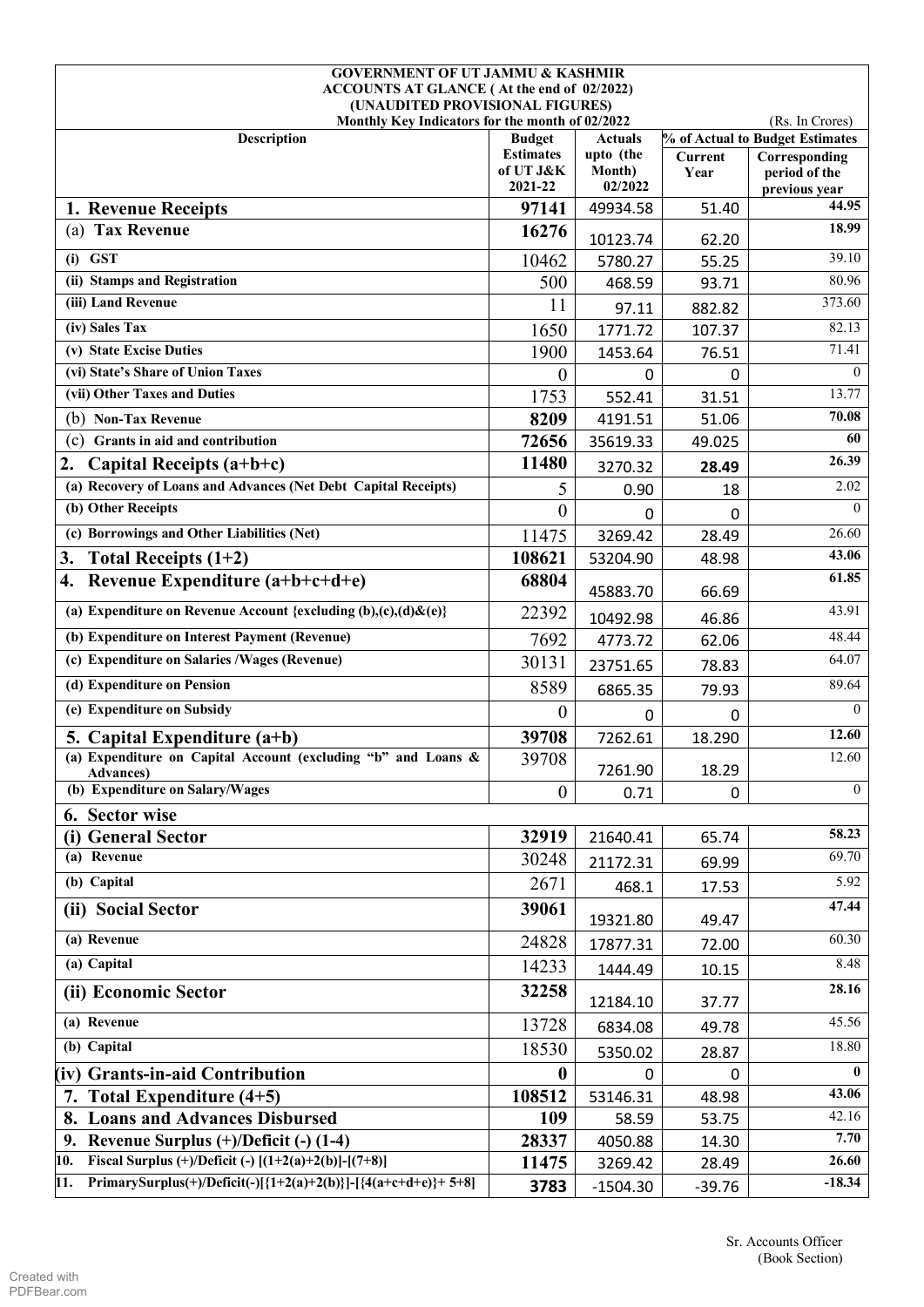| <b>Monthly Trend</b>    |                |                                 |                |                 |  |  |  |  |
|-------------------------|----------------|---------------------------------|----------------|-----------------|--|--|--|--|
|                         |                | (Format of Progressive Figures) |                | (Rs. In Crores) |  |  |  |  |
| <b>Revenue Receipts</b> |                |                                 |                |                 |  |  |  |  |
|                         |                | <b>Tax Revenue</b>              |                |                 |  |  |  |  |
| <b>Month</b>            |                | 2021-2022                       |                | 2020-2021       |  |  |  |  |
|                         | <b>Monthly</b> | Progressive                     | <b>Monthly</b> | Progressive     |  |  |  |  |
| April                   | 1104.73        | 1104.73                         | 106.68         | 106.68          |  |  |  |  |
| May                     | 477.46         | 1582.19                         | 291.42         | 398.10          |  |  |  |  |
| June                    | 738.89         | 2321.08                         | 525.34         | 923.44          |  |  |  |  |
| July                    | 1066.21        | 3387.29                         | 721.10         | 1644.54         |  |  |  |  |
| August                  | 1030.40        | 4417.69                         | 713.32         | 2357.86         |  |  |  |  |
| September               | 951.73         | 5369.42                         | 760.80         | 3118.66         |  |  |  |  |
| October                 | 1060.25        | 6429.67                         | 911.41         | 4030.07         |  |  |  |  |
| November                | 968.73         | 7398.40                         | 830.99         | 4861.06         |  |  |  |  |
| December                | 854.49         | 8252.89                         | 850.24         | 5711.30         |  |  |  |  |
| January                 | 1137.46        | 9390.35                         | 829.36         | 6540.66         |  |  |  |  |
| February                | 733.39         | 10123.74                        | 1010.07        | 7550.73         |  |  |  |  |
| March                   |                |                                 | 1008.12        | 8558.85         |  |  |  |  |
| March (Suppl.)          |                |                                 |                |                 |  |  |  |  |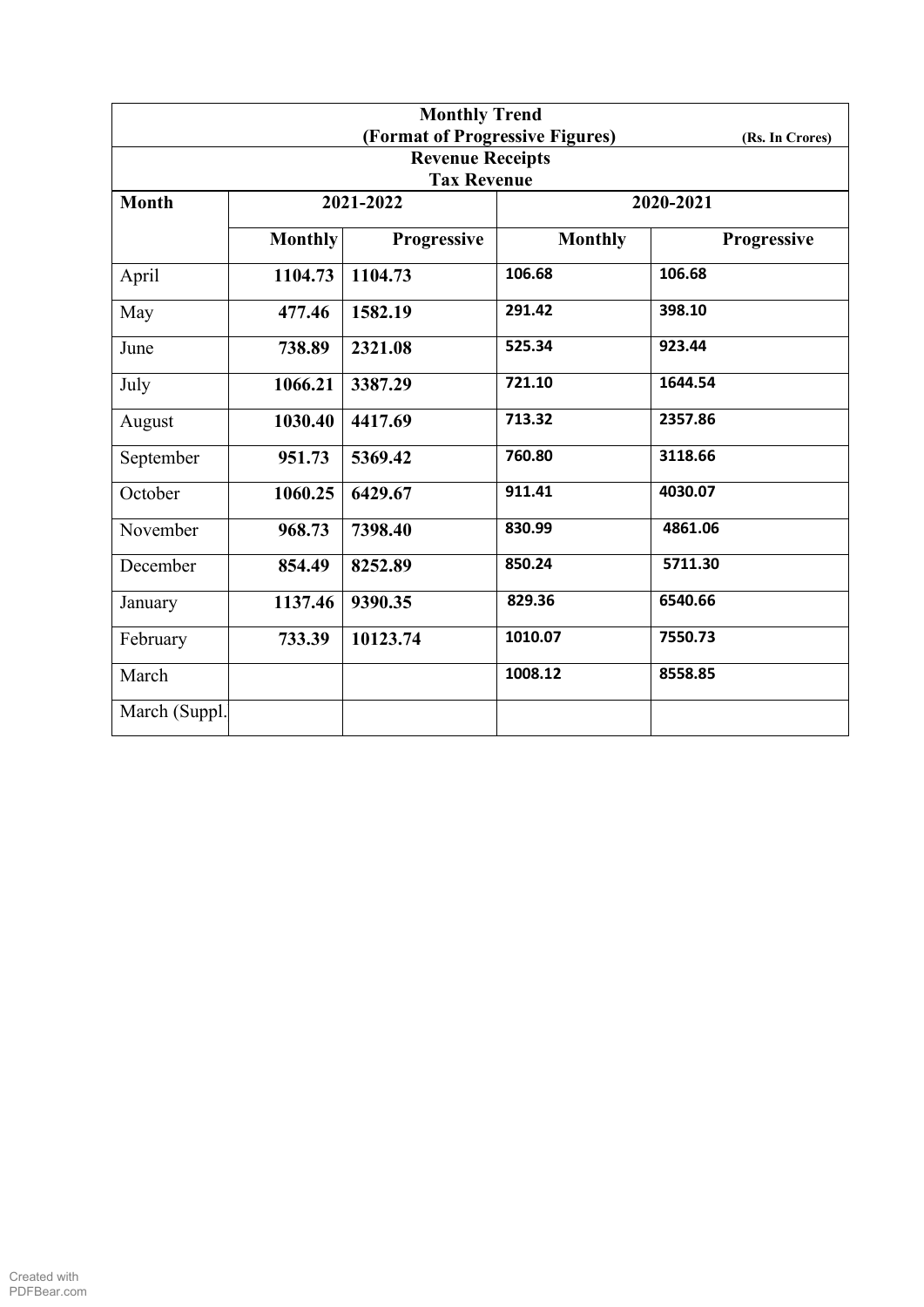|                |                                                    | <b>Monthly Trend</b>    |                |             |  |  |  |
|----------------|----------------------------------------------------|-------------------------|----------------|-------------|--|--|--|
|                | (Format of Progressive Figures)<br>(Rs. In Crores) |                         |                |             |  |  |  |
|                |                                                    | <b>Revenue Receipts</b> |                |             |  |  |  |
|                |                                                    | <b>Non-Tax Revenue</b>  |                |             |  |  |  |
| <b>Month</b>   |                                                    | 2021-2022               |                | 2020-2021   |  |  |  |
|                | <b>Monthly</b>                                     | Progressive             | <b>Monthly</b> | Progressive |  |  |  |
| April          | 194.23                                             | 194.23                  | 113.73         | 113.73      |  |  |  |
| May            | 148.65                                             | 342.88                  | 88.26          | 201.99      |  |  |  |
| June           | 223.25                                             | 566.13                  | 230.50         | 432.49      |  |  |  |
| July           | 256.45                                             | 822.58                  | 196.50         | 628.99      |  |  |  |
| August         | 326.46                                             | 1149.04                 | 312.24         | 941.23      |  |  |  |
| September      | 374.15                                             | 1523.19                 | 300.91         | 1242.14     |  |  |  |
| October        | 285.76                                             | 1808.95                 | 801.31         | 2043.45     |  |  |  |
| November       | 707.74                                             | 2516.69                 | 262.76         | 2306.21     |  |  |  |
| December       | 628.35                                             | 3145.04                 | 271.76         | 577.97      |  |  |  |
| January        | 597.64                                             | 3742.68                 | 270.86         | 2848.83     |  |  |  |
| February       | 448.83                                             | 4191.51                 | 351.61         | 3200.44     |  |  |  |
| March          |                                                    |                         | 1194.55        | 4394.99     |  |  |  |
| March (Suppl.) |                                                    |                         |                |             |  |  |  |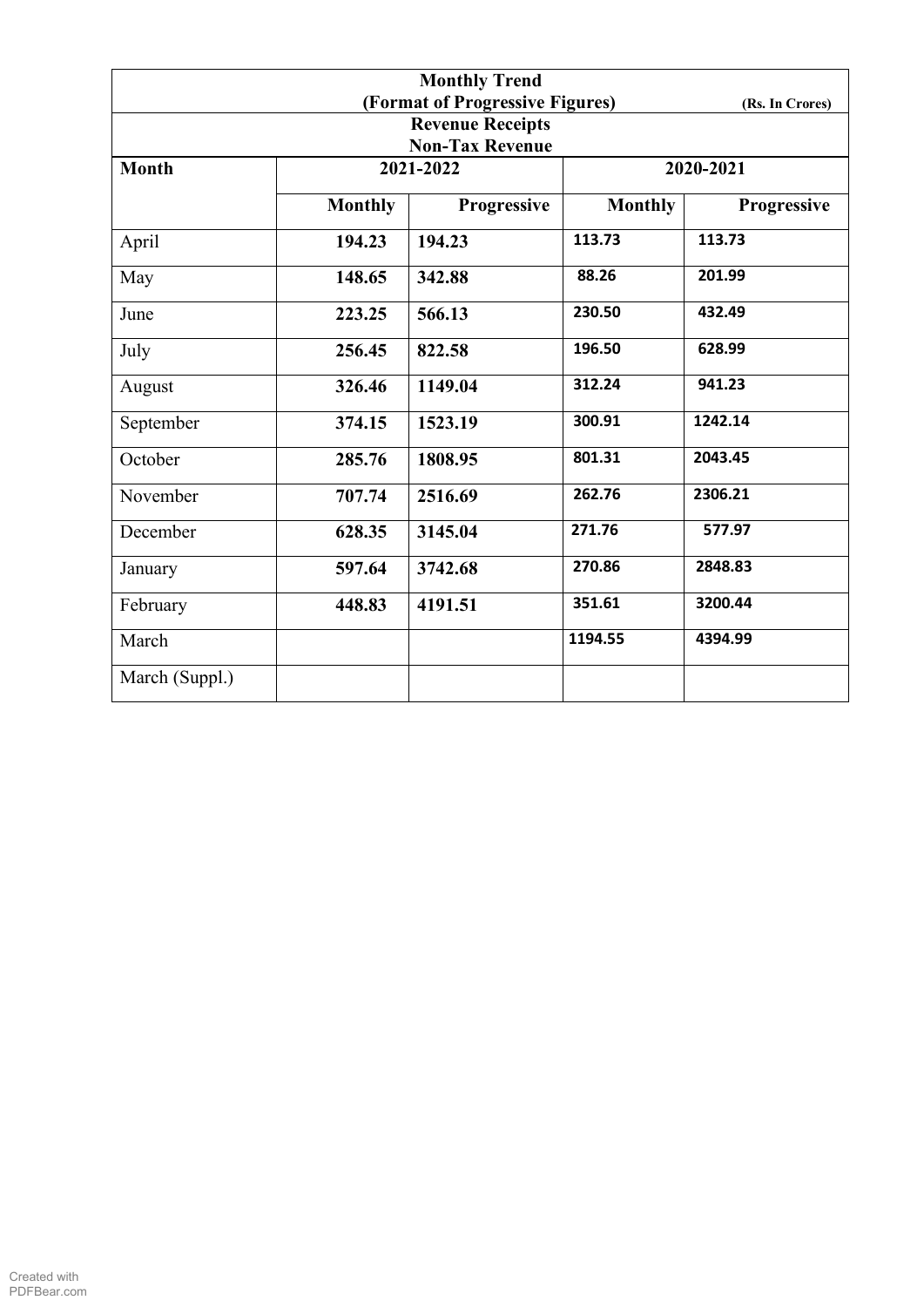| <b>Monthly Trend</b> |                |                                       |                |                 |  |
|----------------------|----------------|---------------------------------------|----------------|-----------------|--|
|                      |                | (Format of Progressive Figures)       |                | (Rs. In Crores) |  |
|                      |                | <b>Revenue Receipts</b>               |                |                 |  |
|                      |                | <b>Grants-in-aid and Contribution</b> |                |                 |  |
| <b>Month</b>         |                | 2021-2022                             | 2020-2021      |                 |  |
|                      | <b>Monthly</b> | Progressive                           | <b>Monthly</b> | Progressive     |  |
| April                | 3262.55        | 3262.55                               | $\mathbf 0$    | $\mathbf 0$     |  |
| May                  | 2439.11        | 5701.66                               | 5476.72        | 5476.72         |  |
| June                 | 5587.67        | 11289.33                              | 2747.23        | 8223.95         |  |
| July                 | 2025.24        | 13314.57                              | 4861.07        | 13085.02        |  |
| August               | 2395.86        | 15710.43                              | 465.78         | 13550.80        |  |
| September            | 600.78         | 16311.21                              | 2388.78        | 15939.58        |  |
| October              | 5900.76        | 22211.97                              | 3450.48        | 19390.06        |  |
| November             | 2997.74        | 25209.71                              | 2829.44        | 22219.50        |  |
| December             | 3301.02        | 28510.73                              | 3751.47        | 25970.97        |  |
| January              | 3287.55        | 31798.28                              | 5585.75        | 31556.72        |  |
| February             | 3821.05        | 35619.33                              | 5198.70        | 36755.42        |  |
| March                |                |                                       | 5287.95        | 42043.37        |  |
| March (Suppl.)       |                |                                       |                |                 |  |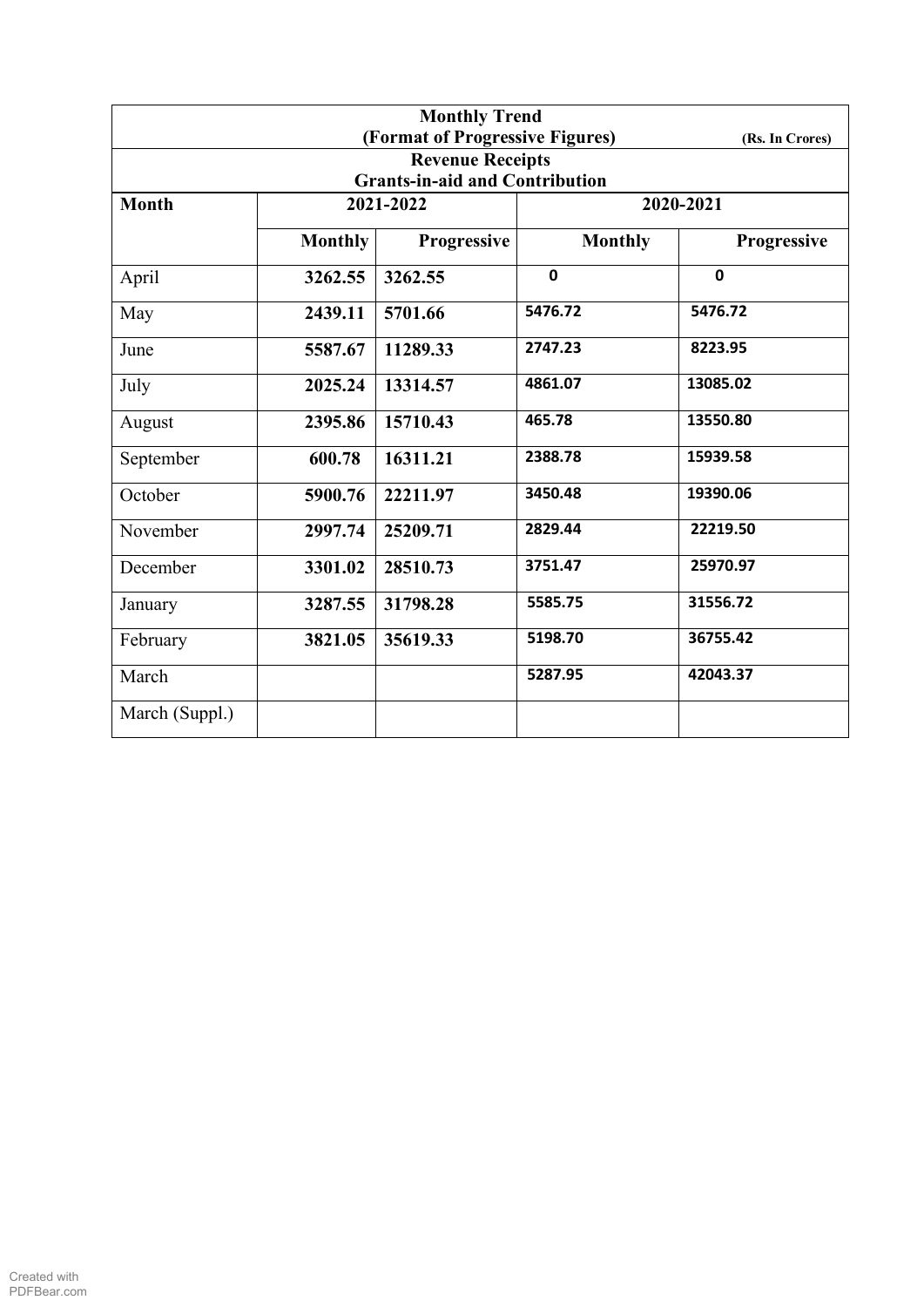|                |                | <b>Monthly Trend</b>                  |                |                 |  |
|----------------|----------------|---------------------------------------|----------------|-----------------|--|
|                |                | (Format of Progressive Figures)       |                | (Rs. In Crores) |  |
|                |                | <b>Capital Receipts</b>               |                |                 |  |
|                |                | <b>Recovery of Loans and Advances</b> |                |                 |  |
| <b>Month</b>   |                | 2021-2022                             | 2020-2021      |                 |  |
|                | <b>Monthly</b> | Progressive                           | <b>Monthly</b> | Progressive     |  |
| April          | 0.10           | 0.10                                  | 0.02           | 0.02            |  |
| May            | 0.12           | 0.22                                  | 0.04           | 0.06            |  |
| June           | 0.04           | 0.26                                  | 0.04           | 0.10            |  |
| July           | 0.08           | 0.34                                  | 0.07           | 0.17            |  |
| August         | 0.04           | 0.38                                  | 0.02           | 0.19            |  |
| September      | 0.08           | 0.46                                  | 0.07           | 0.26            |  |
| October        | 0.04           | 0.50                                  | 0.05           | 0.31            |  |
| November       | 0.07           | 0.57                                  | 0.11           | 0.42            |  |
| December       | 0.14           | 0.71                                  | 1.32           | 1.74            |  |
| January        | 0.05           | 0.76                                  | 0.06           | 1.80            |  |
| February       | 0.14           | 0.90                                  | 0.06           | 1.86            |  |
| March          |                |                                       | 0.07           | 1.93            |  |
| March (Suppl.) |                |                                       |                |                 |  |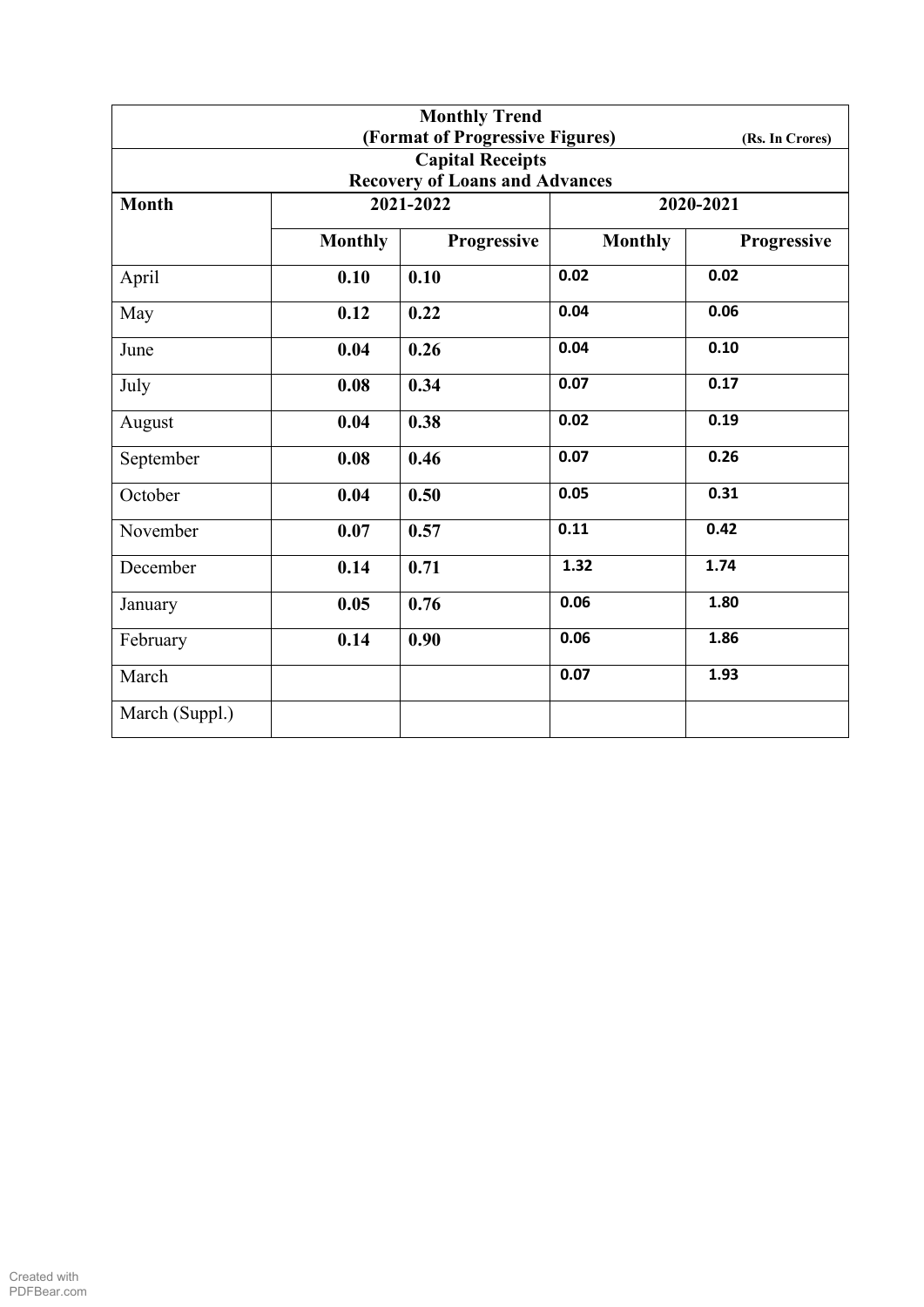| <b>Monthly Trend</b>  |                  |                                 |                |                 |  |  |
|-----------------------|------------------|---------------------------------|----------------|-----------------|--|--|
|                       |                  | (Format of Progressive Figures) |                | (Rs. In Crores) |  |  |
|                       |                  | <b>Capital Receipts</b>         |                |                 |  |  |
| <b>Other Receipts</b> |                  |                                 |                |                 |  |  |
| <b>Month</b>          |                  | 2021-2022                       |                | 2020-2021       |  |  |
|                       | <b>Monthly</b>   | Progressive                     | <b>Monthly</b> | Progressive     |  |  |
| April                 | $\boldsymbol{0}$ | $\boldsymbol{0}$                | $\mathbf 0$    | $\mathbf 0$     |  |  |
| May                   | $\boldsymbol{0}$ | $\boldsymbol{0}$                | $\mathbf 0$    | $\mathbf 0$     |  |  |
| June                  | $\boldsymbol{0}$ | $\boldsymbol{0}$                | $\mathbf 0$    | $\mathbf 0$     |  |  |
| July                  | $\boldsymbol{0}$ | $\boldsymbol{0}$                | $\mathbf 0$    | $\mathbf 0$     |  |  |
| August                | $\boldsymbol{0}$ | $\boldsymbol{0}$                | $\mathbf 0$    | $\mathbf 0$     |  |  |
| September             | $\bf{0}$         | $\boldsymbol{0}$                | $\mathbf 0$    | $\mathbf 0$     |  |  |
| October               | $\bf{0}$         | $\boldsymbol{0}$                | $\mathbf 0$    | $\mathbf 0$     |  |  |
| November              | $\boldsymbol{0}$ | $\boldsymbol{0}$                | $\mathbf 0$    | $\mathbf 0$     |  |  |
| December              | $\boldsymbol{0}$ | $\boldsymbol{0}$                | $\mathbf 0$    | $\mathbf 0$     |  |  |
| January               | $\boldsymbol{0}$ | $\boldsymbol{0}$                | $\mathbf 0$    | $\mathbf 0$     |  |  |
| February              | $\boldsymbol{0}$ | $\boldsymbol{0}$                | $\mathbf 0$    | $\mathbf 0$     |  |  |
| March                 |                  |                                 | $\mathbf 0$    | $\mathbf 0$     |  |  |
| March (Suppl.)        |                  |                                 |                |                 |  |  |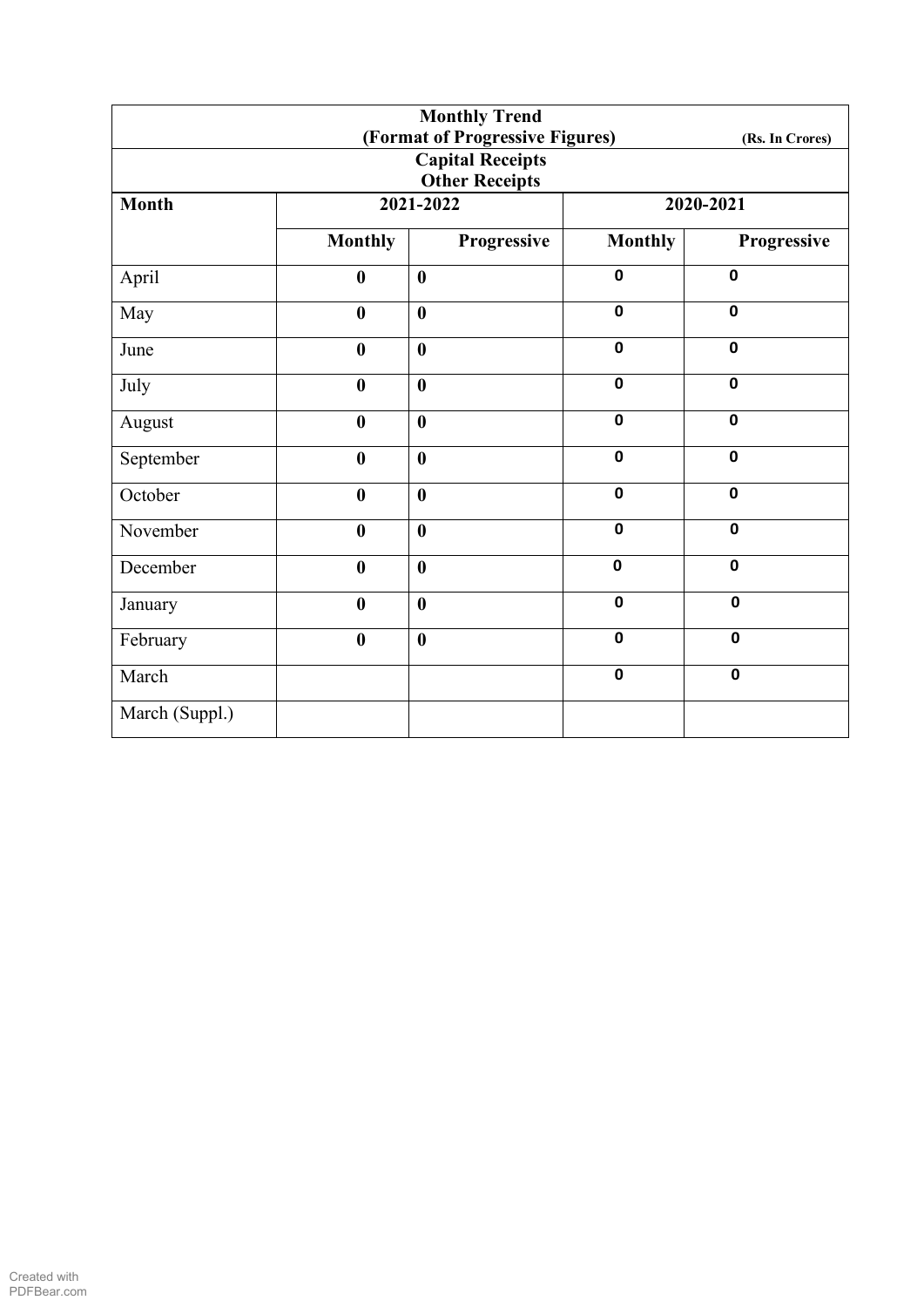| <b>Monthly Trend</b> |                |                                         |                |                    |  |  |
|----------------------|----------------|-----------------------------------------|----------------|--------------------|--|--|
|                      |                | (Format of Progressive Figures)         |                | (Rs. In Crores)    |  |  |
|                      |                | <b>Capital Receipts</b>                 |                |                    |  |  |
|                      |                | <b>Borrowings and Other Liabilities</b> |                |                    |  |  |
| <b>Month</b>         | 2021-2022      |                                         |                | 2020-2021          |  |  |
|                      | <b>Monthly</b> | <b>Progressive</b>                      | <b>Monthly</b> | <b>Progressive</b> |  |  |
| April                | $-751.34$      | $-751.34$                               | 3,085.47       | 3,085.47           |  |  |
| May                  | 534.39         | 216.95                                  | $-2100.32$     | 985.15             |  |  |
| June                 | $-2482.97$     | $-2699.92$                              | 51.73          | 1036.88            |  |  |
| July                 | 1827.24        | $-872.68$                               | 38.27          | 1075.15            |  |  |
| August               | 620.69         | $-251.99$                               | 505.46         | 1580.61            |  |  |
| September            | 2482.13        | 2734.12                                 | 407.19         | 1987.80            |  |  |
| October              | $-2147.49$     | 586.63                                  | 455.51         | 2443.31            |  |  |
| November             | 943.20         | 1529.83                                 | 800.55         | 3243.86            |  |  |
| December             | $-512.75$      | 2042.58                                 | 921.10         | 4164.96            |  |  |
| January              | 1204.02        | 3246.60                                 | 1441.46        | 2723.50            |  |  |
| February             | 22.82          | 3269.42                                 | $-684.81$      | 2038.69            |  |  |
| March                |                |                                         | 4786.38        | 6825.07            |  |  |
| March (Suppl.)       |                |                                         |                |                    |  |  |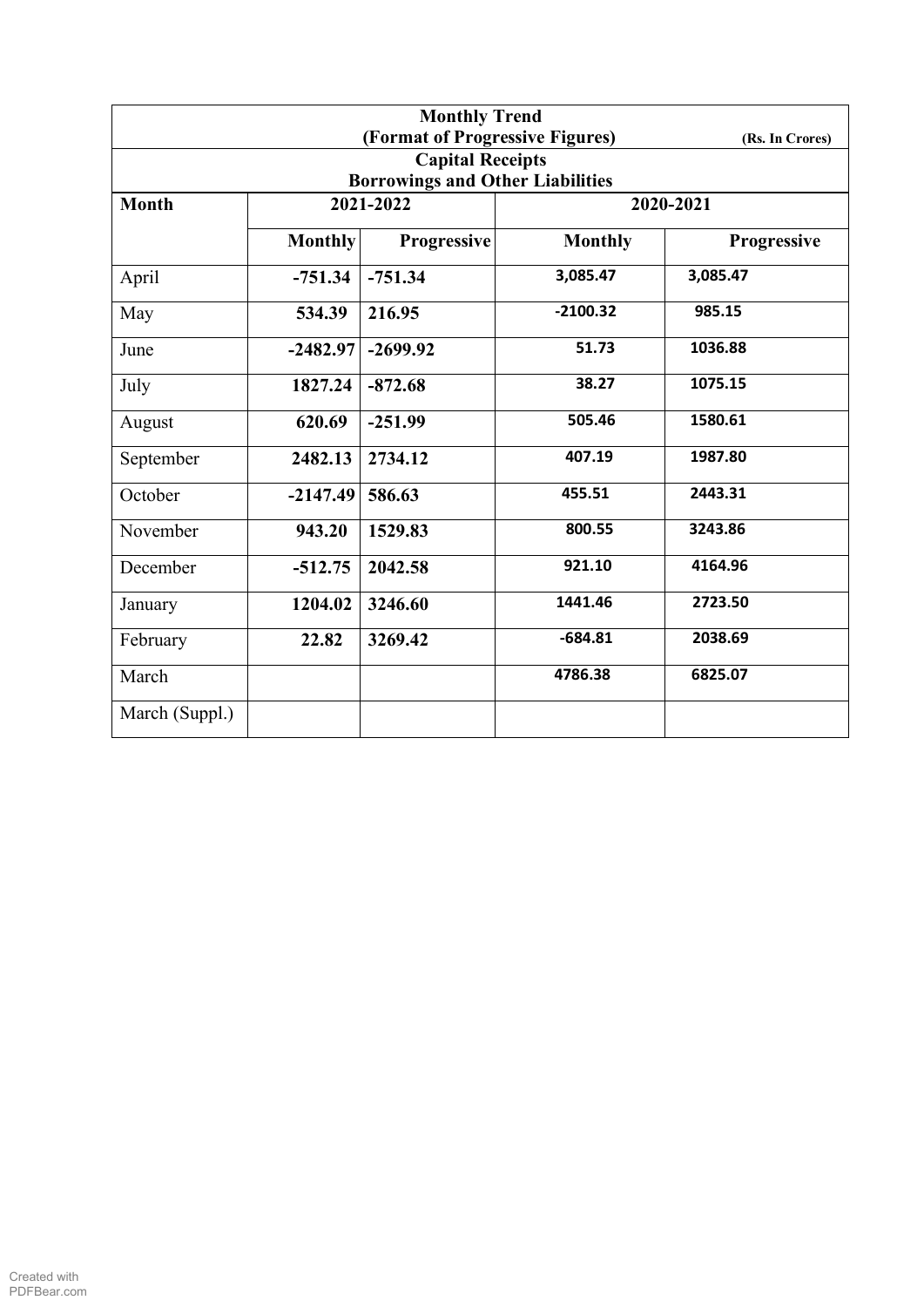| <b>Monthly Trend</b> |                |                    |                                 |                 |  |  |
|----------------------|----------------|--------------------|---------------------------------|-----------------|--|--|
|                      |                |                    | (Format of Progressive Figures) | (Rs. In Crores) |  |  |
|                      |                |                    | <b>Revenue Expenditure</b>      |                 |  |  |
| <b>Month</b>         |                | 2021-2022          |                                 | 2020-2021       |  |  |
|                      | <b>Monthly</b> | <b>Progressive</b> | <b>Monthly</b>                  | Progressive     |  |  |
| April                | 3812.11        | 3812.11            | 3287.33                         | 3287.33         |  |  |
| May                  | 3730.41        | 7542.52            | 3496.51                         | 6783.84         |  |  |
| June                 | 3482.18        | 11024.70           | 3244.99                         | 10028.83        |  |  |
| July                 | 4561.58        | 15586.28           | 5663.19                         | 15692.02        |  |  |
| August               | 3672.60        | 19258.88           | 1564.81                         | 17256.83        |  |  |
| September            | 3878.47        | 23137.35           | 3601.55                         | 20858.38        |  |  |
| October              | 4261.07        | 27398.42           | 4780.74                         | 25639.12        |  |  |
| November             | 4807.57        | 32205.99           | 3917.27                         | 29556.39        |  |  |
| December             | 4439.01        | 36645.00           | 4687.46                         | 34243.85        |  |  |
| January              | 4912.03        | 41557.03           | 4513.12                         | 38756.97        |  |  |
| February             | 4326.67        | 45883.70           | 4752.17                         | 43509.14        |  |  |
| March                |                |                    | 7755.69                         | 51264.83        |  |  |
| March (Supp          |                |                    |                                 |                 |  |  |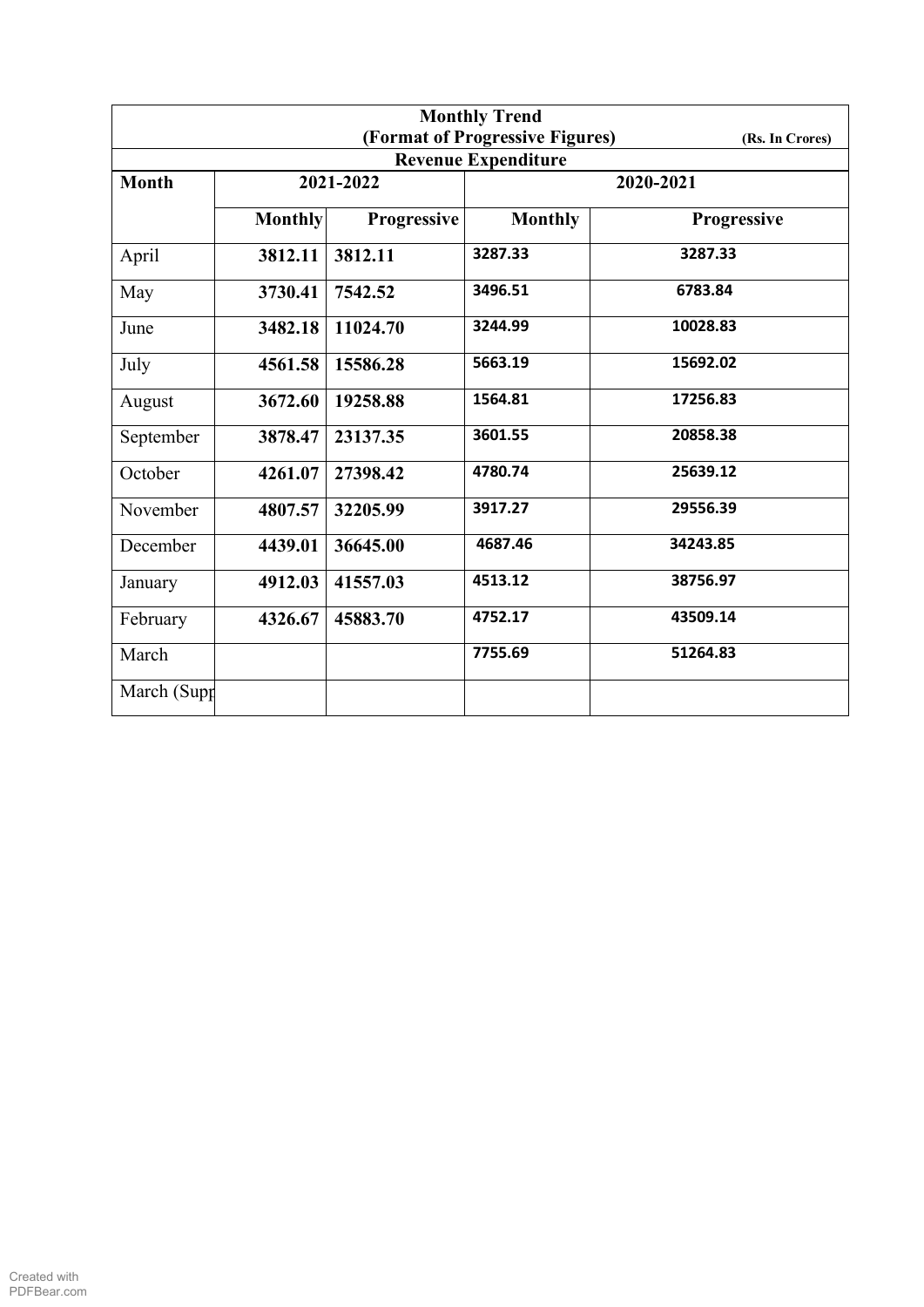| <b>Monthly Trend</b> |                                        |                                 |                |                 |  |  |  |
|----------------------|----------------------------------------|---------------------------------|----------------|-----------------|--|--|--|
|                      |                                        | (Format of Progressive Figures) |                | (Rs. In Crores) |  |  |  |
|                      |                                        | <b>Revenue Expenditure</b>      |                |                 |  |  |  |
|                      | <b>Expenditure on Interest Payment</b> |                                 |                |                 |  |  |  |
| <b>Month</b>         | 2021-2022                              |                                 | 2020-2021      |                 |  |  |  |
|                      | <b>Monthly</b>                         | Progressive                     | <b>Monthly</b> | Progressive     |  |  |  |
| April                | 447.74                                 | 447.74                          | $\mathbf 0$    | $\mathbf 0$     |  |  |  |
| May                  | 336.11                                 | 783.85                          | 490.69         | 490.69          |  |  |  |
| June                 | 292.07                                 | 1075.92                         | 231.14         | 721.83          |  |  |  |
| July                 | 528.83                                 | 1604.75                         | 447.61         | 1169.44         |  |  |  |
| August               | 370.70                                 | 1975.45                         | 318.62         | 1488.06         |  |  |  |
| September            | 618.78                                 | 2594.23                         | 489.37         | 1977.43         |  |  |  |
| October              | 411.08                                 | 3005.31                         | 312.48         | 2289.91         |  |  |  |
| November             | 397.40                                 | 3402.71                         | 222.33         | 2512.24         |  |  |  |
| December             | 358.50                                 | 3761.21                         | 316.74         | 2828.98         |  |  |  |
| January              | 558.66                                 | 4319.87                         | 508.71         | 3337.69         |  |  |  |
| February             | 453.85                                 | 4773.72                         | 419.97         | 3757.66         |  |  |  |
| March                |                                        |                                 | 1187.02        | 4944.68         |  |  |  |
| March (Suppl.)       |                                        |                                 |                |                 |  |  |  |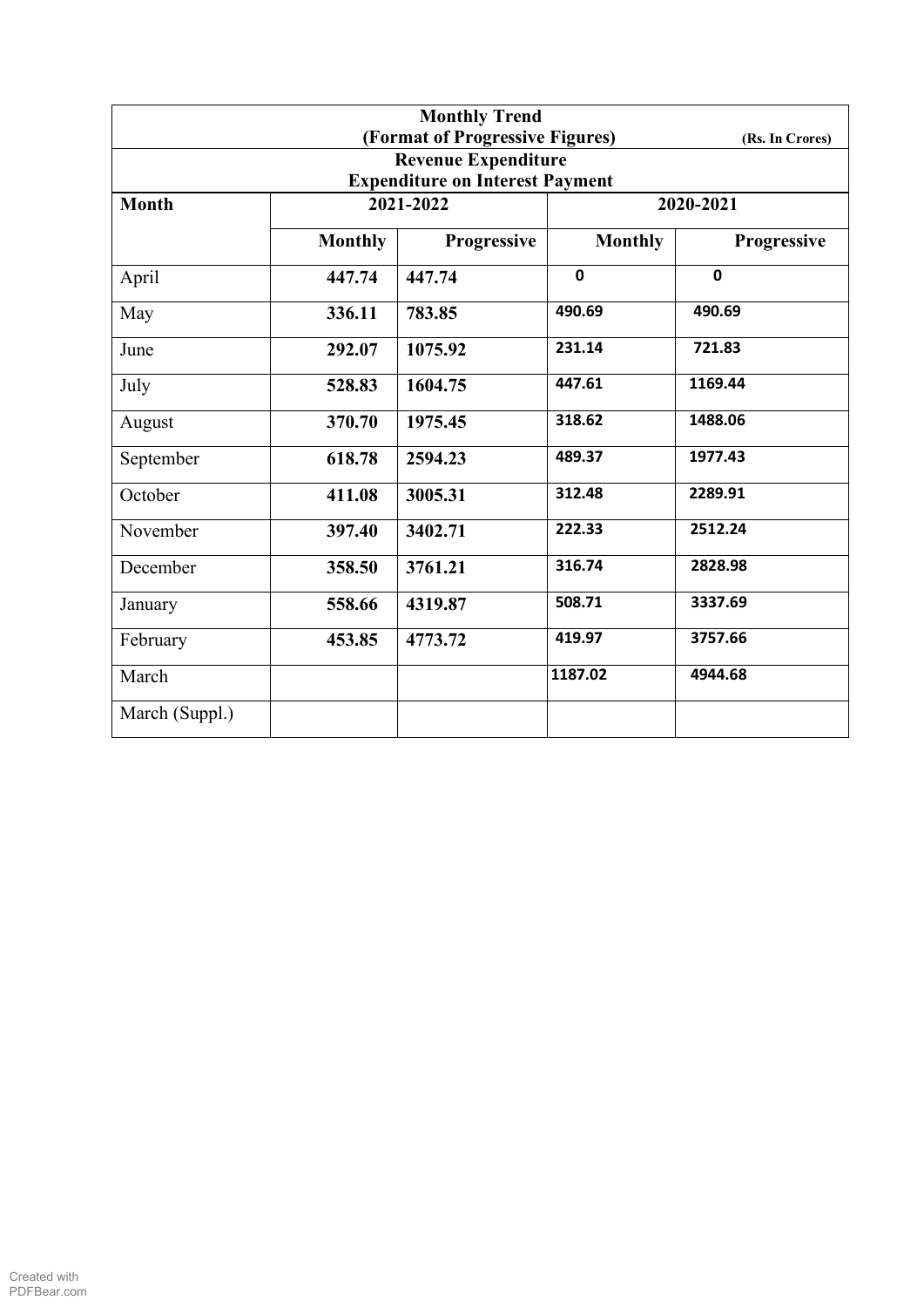| <b>Monthly Trend</b> |                |                                            |                |                 |  |
|----------------------|----------------|--------------------------------------------|----------------|-----------------|--|
|                      |                | (Format of Progressive Figures)            |                | (Rs. In Crores) |  |
|                      |                | <b>Revenue Expenditure</b>                 |                |                 |  |
|                      |                | <b>Expenditure on Salaries &amp; Wages</b> |                |                 |  |
| <b>Month</b>         |                | 2021-2022                                  | 2020-2021      |                 |  |
|                      | <b>Monthly</b> | Progressive                                | <b>Monthly</b> | Progressive     |  |
| April                | 2195.37        | 2195.37                                    | 1934.32        | 1934.32         |  |
| May                  | 2023.00        | 4218.37                                    | 1913.73        | 3848.05         |  |
| June                 | 2112.43        | 6330.80                                    | 1985.96        | 5834.01         |  |
| July                 | 1987.75        | 8318.55                                    | 3536.70        | 9370.71         |  |
| August               | 2116.94        | 10435.49                                   | 401.54         | 9772.25         |  |
| September            | 2208.00        | 12643.49                                   | 1826.93        | 11599.18        |  |
| October              | 2117.61        | 14761.10                                   | 2060.47        | 13659.65        |  |
| November             | 2208.22        | 16969.32                                   | 1973.65        | 15633.30        |  |
| December             | 2260.63        | 19229.95                                   | 2055.12        | 17688.42        |  |
| January              | 2287.32        | 21517.27                                   | 1898.87        | 19587.29        |  |
| February             | 2234.38        | 23751.65                                   | 1957.55        | 21544.84        |  |
| March                |                |                                            | 2290.34        | 23835.18        |  |
| March (Suppl.)       |                |                                            |                |                 |  |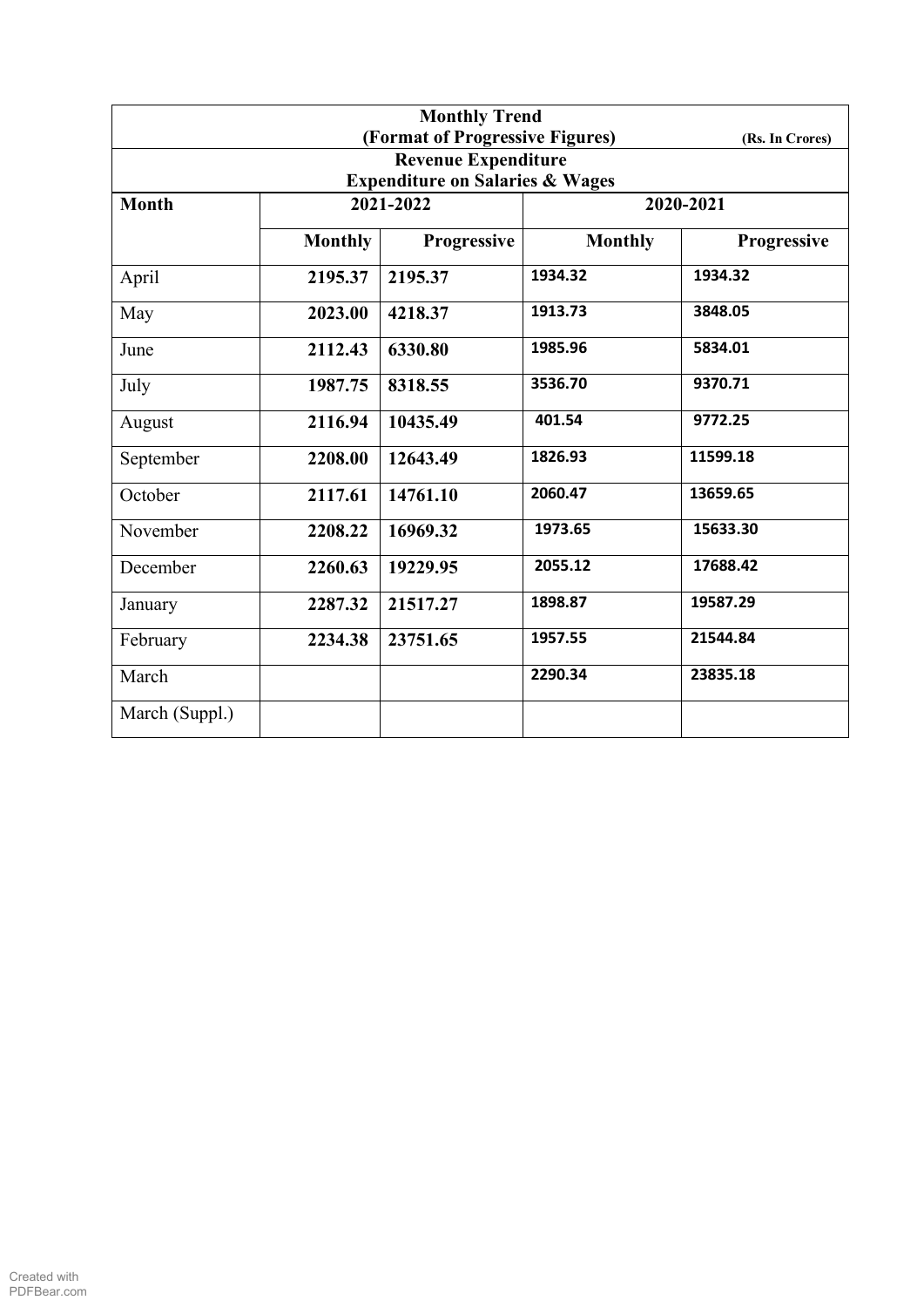| <b>Monthly Trend</b> |                |                                 |                |                 |  |
|----------------------|----------------|---------------------------------|----------------|-----------------|--|
|                      |                | (Format of Progressive Figures) |                | (Rs. In Crores) |  |
|                      |                | <b>Revenue Expenditure</b>      |                |                 |  |
|                      |                | <b>Expenditure on Pension</b>   |                |                 |  |
| <b>Month</b>         |                | 2021-2022                       | 2020-2021      |                 |  |
|                      | <b>Monthly</b> | <b>Progressive</b>              | <b>Monthly</b> | Progressive     |  |
| April                | 650.50         | 650.50                          | 432.65         | 432.65          |  |
| May                  | 520.97         | 1171.47                         | 497.54         | 930.19          |  |
| June                 | 514.75         | 1686.22                         | 688.55         | 1618.74         |  |
| July                 | 1267.57        | 2953.79                         | 712.33         | 2331.07         |  |
| August               | 443.89         | 3397.68                         | 591.88         | 2922.95         |  |
| September            | 289.92         | 3687.60                         | 667.19         | 3590.14         |  |
| October              | 769.91         | 4457.51                         | 1271.18        | 4861.32         |  |
| November             | 590.67         | 5048.18                         | 865.10         | 5726.42         |  |
| December             | 728.58         | 5776.76                         | 963.61         | 6690.03         |  |
| January              | 767.53         | 6544.29                         | 1169.46        | 7859.49         |  |
| February             | 321.06         | 6865.35                         | 761.31         | 8620.80         |  |
| March                |                |                                 | 457.32         | 9078.12         |  |
| March (Suppl.)       |                |                                 |                |                 |  |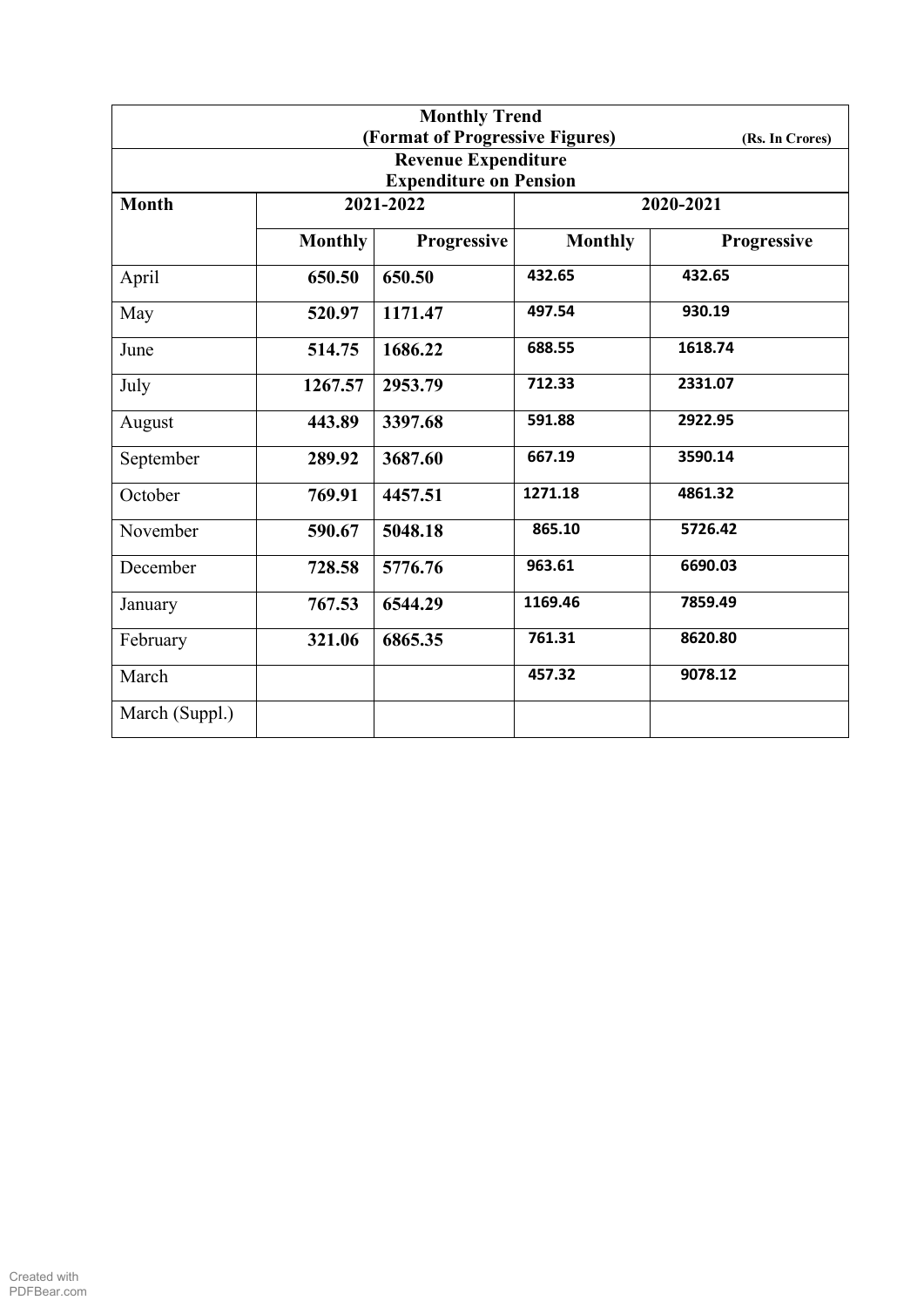| <b>Monthly Trend</b> |                  |                  |                                 |                 |  |
|----------------------|------------------|------------------|---------------------------------|-----------------|--|
|                      |                  |                  | (Format of Progressive Figures) | (Rs. In Crores) |  |
|                      |                  |                  | <b>Revenue Expenditure</b>      |                 |  |
|                      |                  |                  | <b>Expenditure on Subsidy</b>   |                 |  |
| <b>Month</b>         |                  | 2021-2022        | 2020-2021                       |                 |  |
|                      | <b>Monthly</b>   | Progressive      | <b>Monthly</b>                  | Progressive     |  |
| April                | $\bf{0}$         | $\bf{0}$         | $\mathbf 0$                     | $\mathbf 0$     |  |
| May                  | $\bf{0}$         | $\bf{0}$         | $\mathbf 0$                     | $\mathbf 0$     |  |
| June                 | $\bf{0}$         | $\bf{0}$         | $\mathbf 0$                     | $\mathbf 0$     |  |
| July                 | $\boldsymbol{0}$ | $\bf{0}$         | $\mathbf 0$                     | $\mathbf 0$     |  |
| August               | $\boldsymbol{0}$ | $\bf{0}$         | $\mathbf 0$                     | $\mathbf 0$     |  |
| September            | $\boldsymbol{0}$ | $\boldsymbol{0}$ | $\mathbf 0$                     | $\mathbf 0$     |  |
| October              | $\boldsymbol{0}$ | $\bf{0}$         | $\mathbf 0$                     | $\mathbf 0$     |  |
| November             | $\bf{0}$         | $\bf{0}$         | $\mathbf 0$                     | $\mathbf 0$     |  |
| December             | $\bf{0}$         | $\bf{0}$         | $\mathbf 0$                     | $\mathbf 0$     |  |
| January              | $\bf{0}$         | $\bf{0}$         | $\mathbf 0$                     | $\mathbf 0$     |  |
| February             | $\boldsymbol{0}$ | $\bf{0}$         | $\mathbf 0$                     | $\mathbf 0$     |  |
| March                |                  |                  | $\mathbf 0$                     | $\mathbf 0$     |  |
| March (Suppl.)       |                  |                  |                                 |                 |  |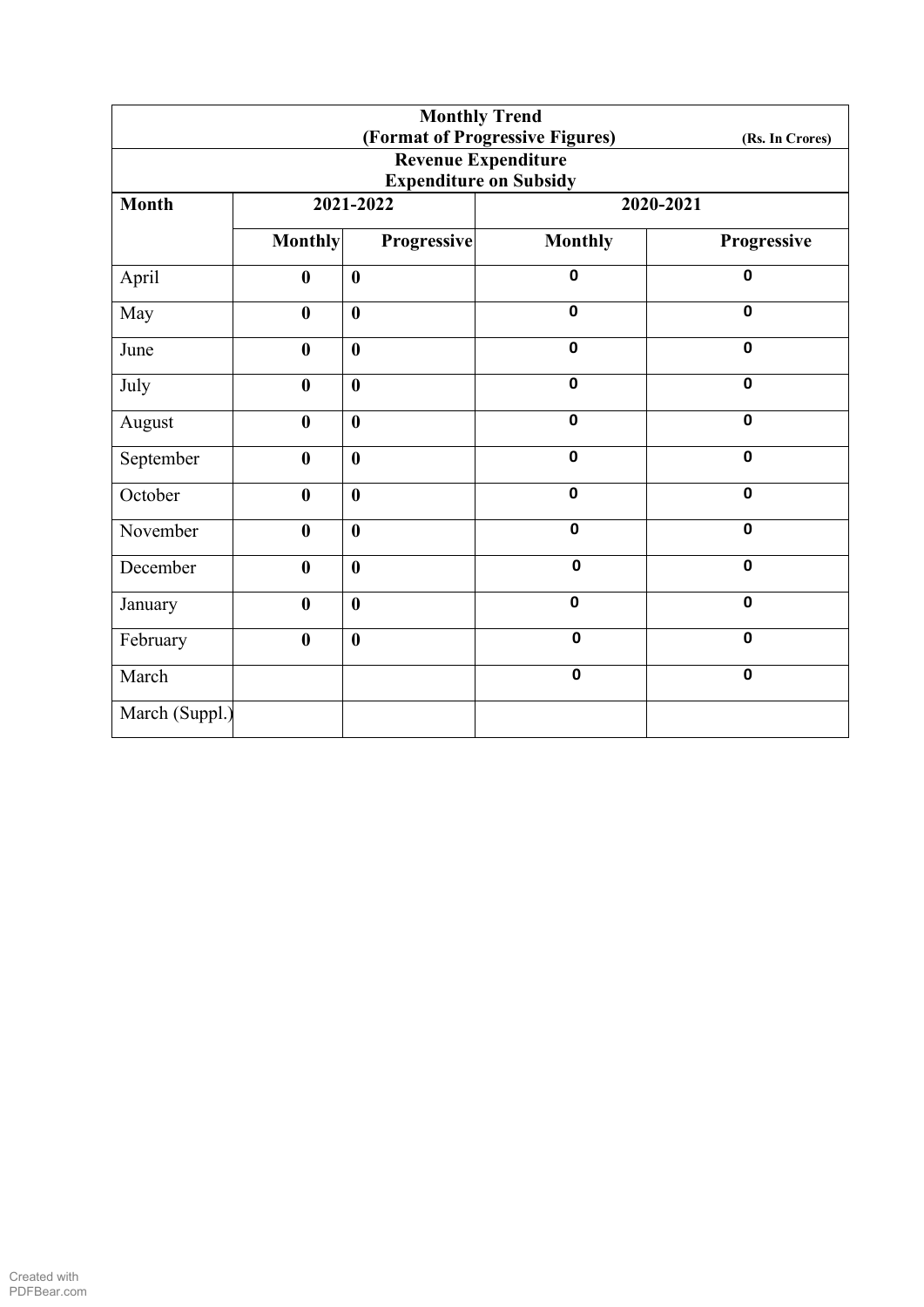| <b>Monthly Trend</b>                  |                |             |                |                 |  |  |
|---------------------------------------|----------------|-------------|----------------|-----------------|--|--|
| (Format of Progressive Figures)       |                |             |                | (Rs. In Crores) |  |  |
| <b>Capital Expenditure</b>            |                |             |                |                 |  |  |
| <b>Expenditure on Capital Account</b> |                |             |                |                 |  |  |
| <b>Month</b>                          | 2021-2022      |             | 2020-2021      |                 |  |  |
|                                       | <b>Monthly</b> | Progressive | <b>Monthly</b> | Progressive     |  |  |
| April                                 | $-1.84$        | $-1.84$     | 17.83          | 17.83           |  |  |
| May                                   | 292.04         | 293.88      | 245.67         | 263.50          |  |  |
| June                                  | 142.90         | 436.78      | 306.94         | 570.44          |  |  |
| July                                  | 611.84         | 1048.62     | 149.37         | 719.81          |  |  |
| August                                | 690.64         | 1739.26     | 429.08         | 1148.89         |  |  |
| September                             | 1033.27        | 2772.53     | 254.87         | 1403.76         |  |  |
| October                               | 823.72         | 3596.25     | 830.52         | 2234.28         |  |  |
| November                              | 807.58         | 4403.83     | 806.58         | 3040.86         |  |  |
| December                              | 855.51         | 5259.34     | 1101.46        | 4142.32         |  |  |
| January                               | 1313.94        | 6573.28     | 726.69         | 4869.01         |  |  |
| February                              | 689.33         | 7262.61     | 1122.71        | 5991.72         |  |  |
| March                                 |                |             | 4506.02        | 10497.74        |  |  |
| March (Suppl.)                        |                |             |                |                 |  |  |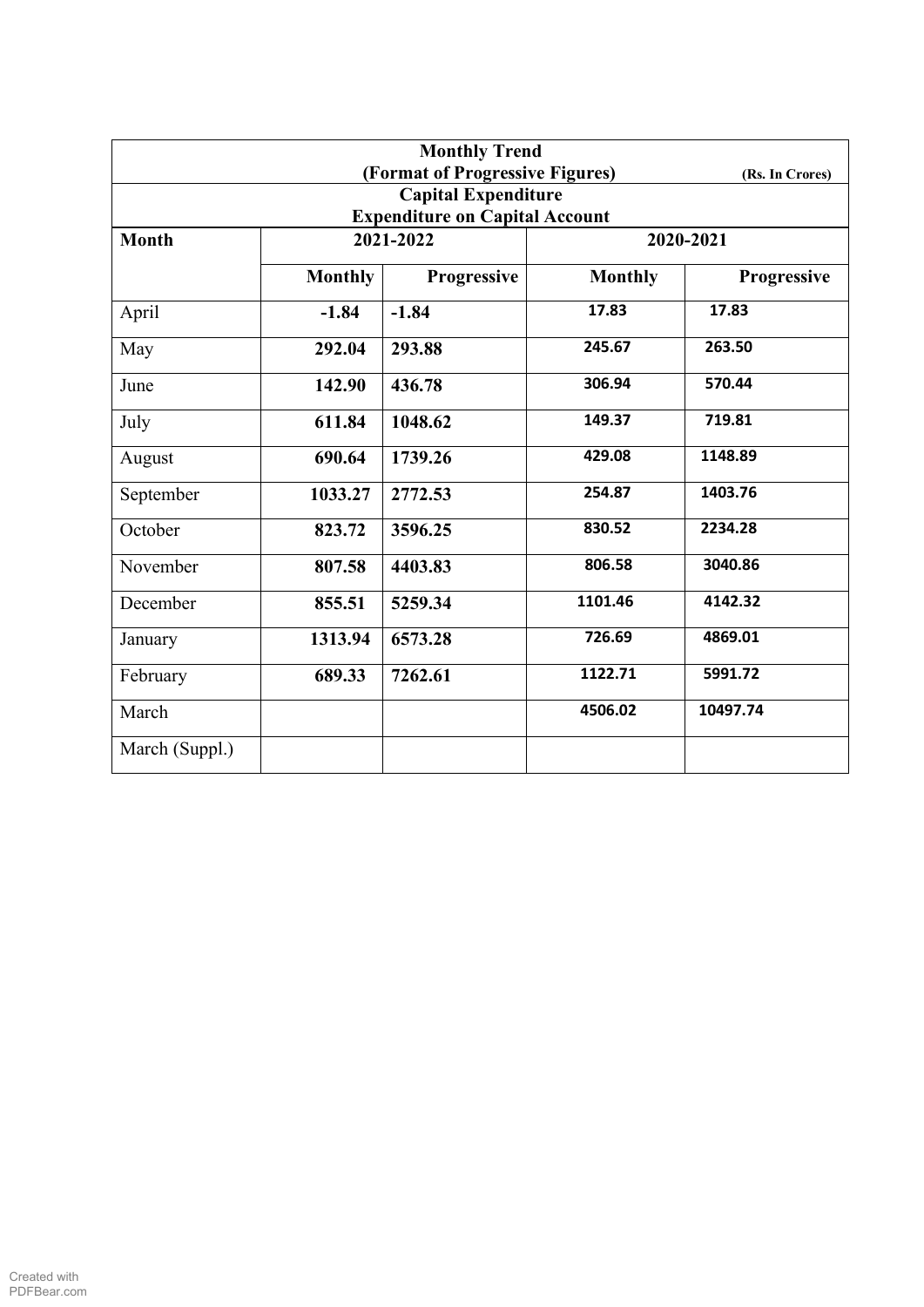|                                    |                  | <b>Monthly Trend</b> |                |             |  |  |
|------------------------------------|------------------|----------------------|----------------|-------------|--|--|
| (Format of Progressive Figures)    |                  |                      |                |             |  |  |
| <b>Capital Expenditure</b>         |                  |                      |                |             |  |  |
| <b>Expenditure on Salary/Wages</b> |                  |                      |                |             |  |  |
| <b>Month</b>                       |                  | 2021-2022            | 2020-2021      |             |  |  |
|                                    | <b>Monthly</b>   | Progressive          | <b>Monthly</b> | Progressive |  |  |
| April                              | $\boldsymbol{0}$ | $\boldsymbol{0}$     | $\mathbf 0$    | $\mathbf 0$ |  |  |
| May                                | $\bf{0}$         | $\boldsymbol{0}$     | $\mathbf 0$    | $\mathbf 0$ |  |  |
| June                               | $\bf{0}$         | $\mathbf{0}$         | $\mathbf 0$    | $\mathbf 0$ |  |  |
| July                               | 0.28             | 0.28                 | $\mathbf 0$    | $\mathbf 0$ |  |  |
| August                             | $\boldsymbol{0}$ | 0.28                 | $\mathbf 0$    | $\mathbf 0$ |  |  |
| September                          | $\boldsymbol{0}$ | 0.28                 | $\mathbf 0$    | $\mathbf 0$ |  |  |
| October                            | $\boldsymbol{0}$ | 0.28                 | $\mathbf 0$    | $\mathbf 0$ |  |  |
| November                           | 0.43             | 0.71                 | $\mathbf 0$    | $\mathbf 0$ |  |  |
| December                           | $\bf{0}$         | 0.71                 | $\mathbf 0$    | $\mathbf 0$ |  |  |
| January                            | $\bf{0}$         | 0.71                 | $\mathbf 0$    | $\mathbf 0$ |  |  |
| February                           | $\boldsymbol{0}$ | 0.71                 | $\mathbf 0$    | $\mathbf 0$ |  |  |
| March                              |                  |                      | $\mathbf 0$    | 0.51        |  |  |
| March (Suppl.)                     |                  |                      |                |             |  |  |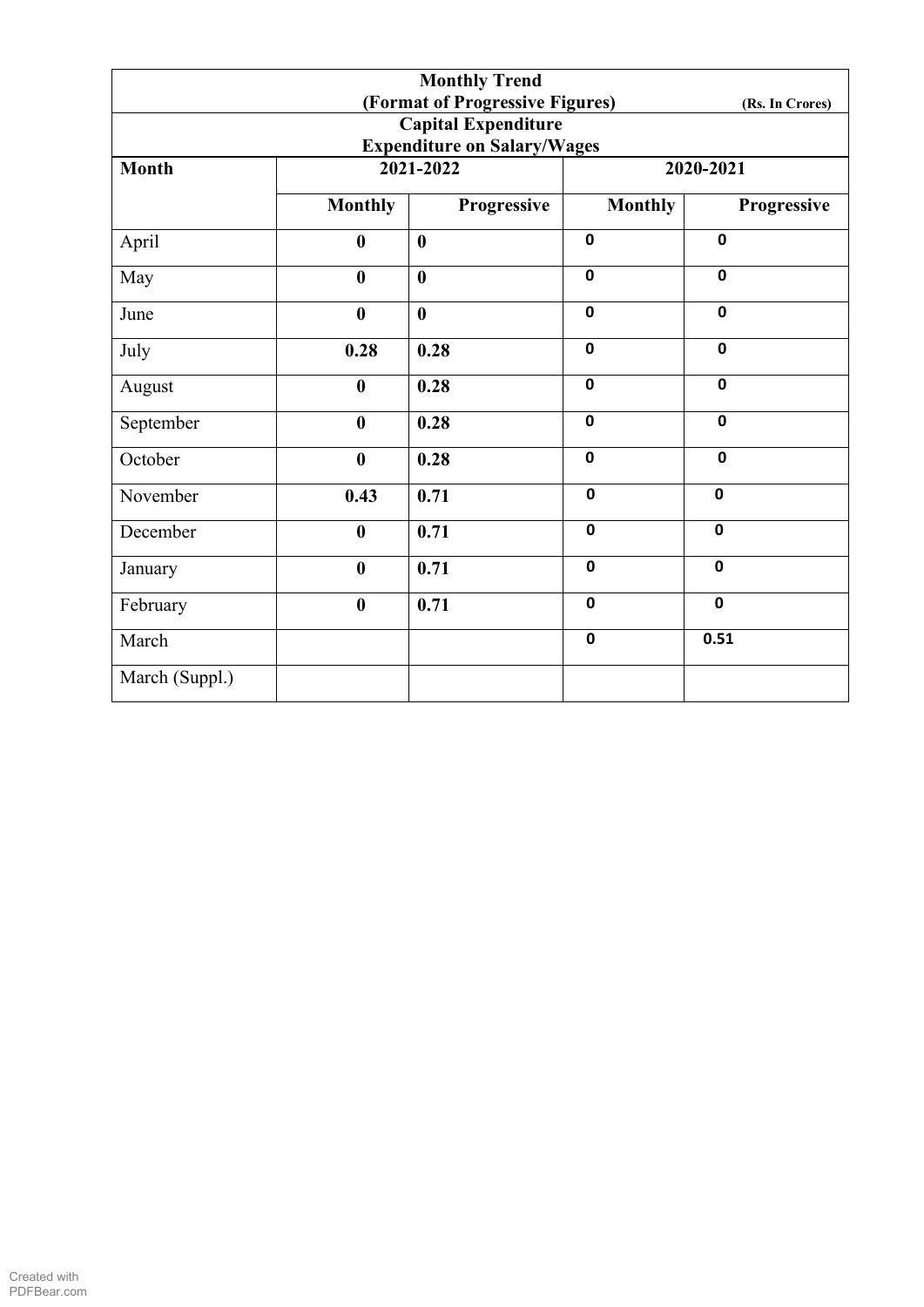|                |                  | <b>Monthly Trend</b><br>(Format of Progressive Figures) |                |                 |  |
|----------------|------------------|---------------------------------------------------------|----------------|-----------------|--|
|                |                  | <b>Loans and Advances Disbursed</b>                     |                | (Rs. In Crores) |  |
| <b>Month</b>   |                  | 2021-2022                                               | 2020-2021      |                 |  |
|                | <b>Monthly</b>   | Progressive                                             | <b>Monthly</b> | Progressive     |  |
| April          | $\boldsymbol{0}$ | $\bf{0}$                                                | 0.75           | 0.75            |  |
| May            | 7.50             | 7.50                                                    | 13.94          | 14.69           |  |
| June           | 7.90             | 15.40                                                   | 2.90           | 17.59           |  |
| July           | 1.80             | 17.20                                                   | 4.44           | 22.03           |  |
| August         | 9.83             | 27.03                                                   | 2.94           | 24.97           |  |
| September      | 1.50             | 28.53                                                   | 1.33           | 26.30           |  |
| October        | 14.52            | 43.05                                                   | 7.5            | 33.80           |  |
| November       | 2.33             | 45.38                                                   | $\mathbf 0$    | 33.80           |  |
| December       | 2.23             | 47.61                                                   | 6.98           | 40.78           |  |
| January        | 0.75             | 48.36                                                   | 4.75           | 45.53           |  |
| February       | 10.23            | 58.59                                                   | 0.75           | 46.28           |  |
| March          |                  |                                                         | 15.36          | 61.64           |  |
| March (Suppl.) |                  |                                                         |                |                 |  |